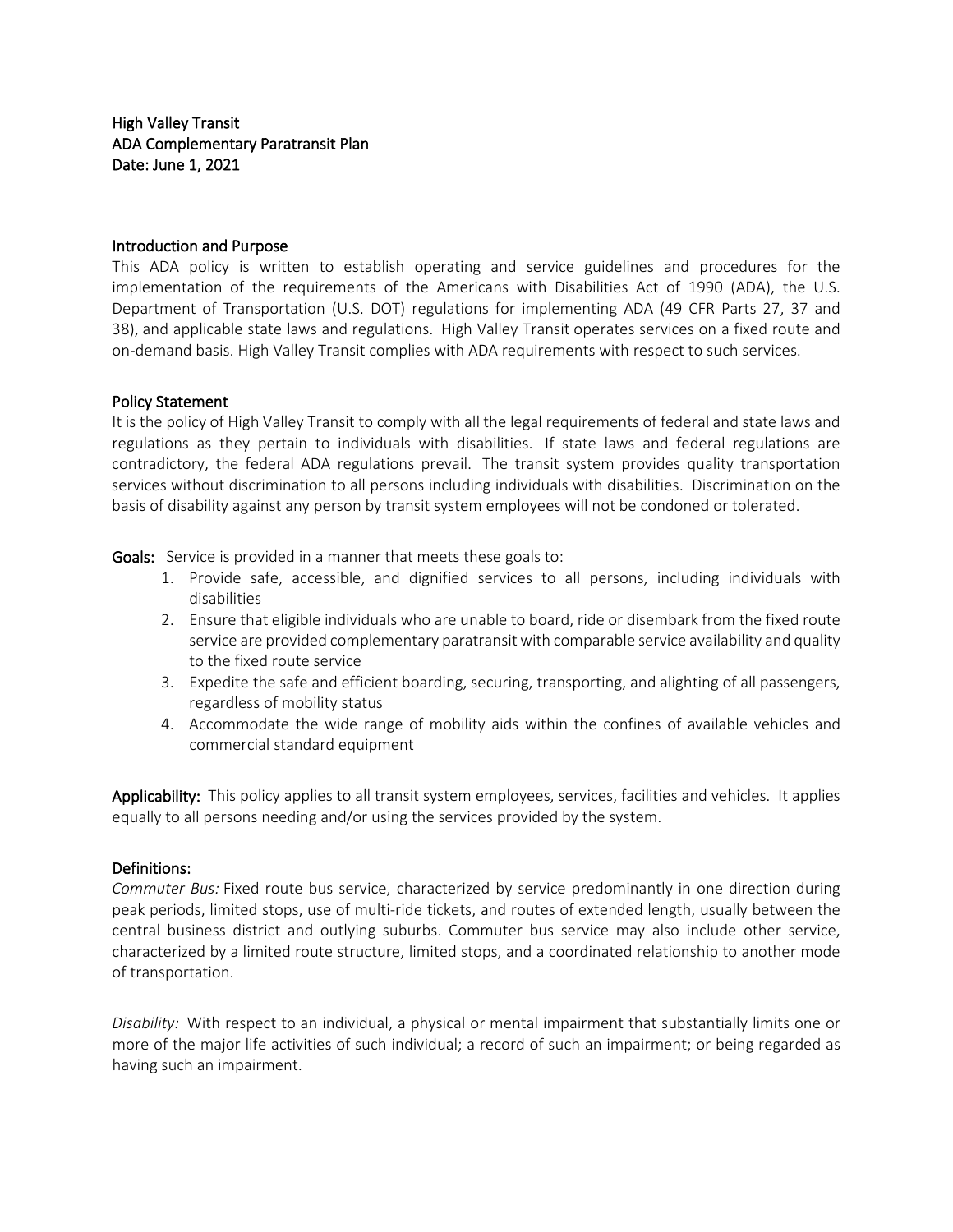*Fixed Route Service:* Operates along a prescribed route according to a fixed (regular) schedule.

*Mobility Device:* A device that is designed to assist an individual with disabilities with locomotion. Examples include wheelchairs, canes, crutches, and walkers. Also called mobility aid.

*Route Deviation Service*: A system that permits user-initiated deviations from routes or schedules.

*Securement Area or Station:* A designated location for riders using wheelchairs, equipped with a securement system.

*Securement Device, Equipment or System*: Equipment used for securing wheelchairs against uncontrolled movement during transport.

*Service Animal:* Any guide dog, signal dog, or other animal that has been individually trained to work or perform tasks for an individual with a disability, including, but not limited to, guiding individuals with impaired vision, alerting individuals with impaired hearing to intruders or sounds, providing minimal protection or rescue work, pulling a wheelchair, or fetching dropped items.

*Wheelchair*: A mobility aid belonging to any class of three- or more- wheeled devices, usable indoors, designed or modified for and used by individuals with mobility impairments, whether operated manually or powered.

# General Guidance and Procedures for Implementing Policy

Recruitment and Employment: As stated in the transit system's personnel policies, the agency is an Equal Opportunity Employer and fully complies with ADA in its recruitment, hiring and continued employment practices.

Facility and Vehicle Accessibility: The transit system administrative facility, passenger facilities and vehicles shall meet or exceed the requirements of 49 CFR Parts 27, 37 and 38 and requirements of the State of Utah. If state requirements do not meet federal requirements, the federal ADA regulations prevail. All vehicles purchased for fixed route will be accessible. Vehicles purchased for demand response service will only be non-accessible to the extent that the demand response system, when viewed in its entirety, provides the same level of service for individuals with disabilities as for individuals without disabilities. The transit system will conduct an analysis of service equivalency prior to the acquisition of any inaccessible vehicles for demand-responsive service.

Vehicle and Route Assignment: To the extent possible, the assignment of particular types of vehicles will be based upon rider needs. All vehicles assigned to fixed routes will be accessible.

In addition to fixed route service, High Valley Transit also operates demand response service (referred to as "micro"). To the extent that inaccessible vehicles comprise any proportion of the fleet, the transit system will ensure that equivalent service is provided to individuals with disabilities, including wheelchair users,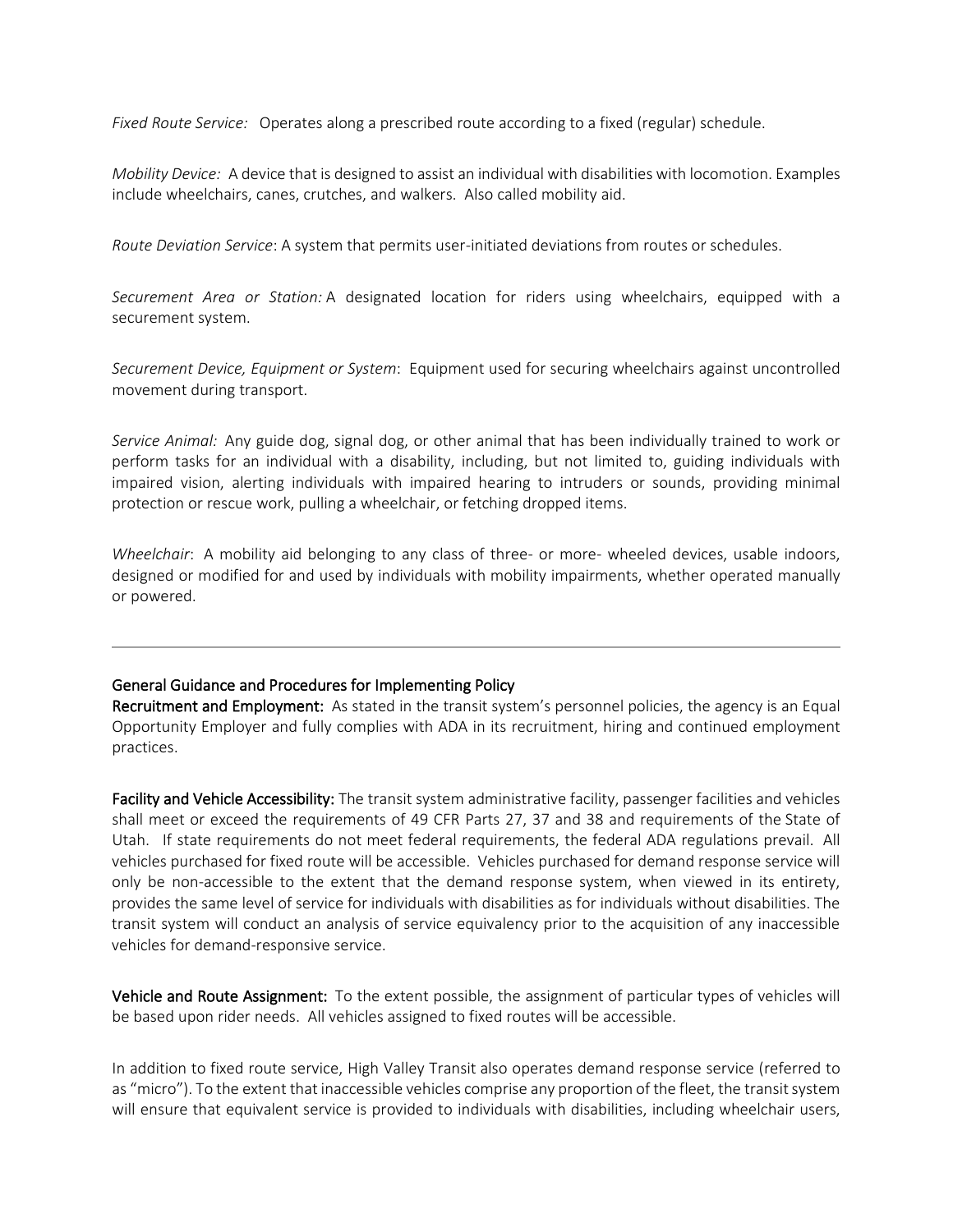that is consistent with U.S. DOT ADA regulations under 49 CFR Part 37, Section 37.77. This transportation will be provided in the most integrated setting appropriate to the needs of the individual and will be equivalent to the service provided other individuals with respect to:

- Response time
- Fares
- Geographic area of service
- Hours and days of service
- Restrictions or priorities based on trip purpose
- Availability of information and reservations capability
- Any constraints on capacity or availability

Maintenance of Accessible Features: Accessibility features on vehicles, including lifts, ramps, wheelchair securement devices and public address systems, will be maintained in operative condition. The preventive maintenance program of High Valley Transit providesfor regular and frequent maintenance checks of these features as well as preventive maintenance as recommended by the equipment manufacturers. In addition, the lift must be cycled as part of each pre-trip inspection.

Drivers are required to report lift or ramp failures immediately. Vehicles with inoperative lifts or ramps will be removed from service and replaced with an accessible vehicle until the inoperative lift or ramp is repaired. Additional fixed route policies related to inoperative lifts or ramps are discussed under "Policies Specific to Fixed Route Service."

Wheelchair Accommodation: All accessible vehicles meet or exceed the requirements of 49 CFR Part 38. Transportation providers are required to carry a wheelchair and its user, as long as the lift can accommodate the size and weight of the wheelchair and its user, and there is space in the securement area for the wheelchair on the vehicle without blocking the aisle. If a vehicle lift/ramp and securement area can accommodate a wheelchair (or other mobility device), High Valley Transit will transport the device (and its user).

An individual who uses a wheelchair that, when occupied, exceeds the weight rating of the vehicle lift/ramp, will be offered the opportunity to board and disembark from the vehicle separately from the wheelchair. However, transit agency personnel are not permitted to operate a passenger's wheelchair. The individual may travel with another individual who can assist with operating the unoccupied wheelchair to maneuver it on and off the lift/ramp.

Boarding: Drivers and scheduling practices will provide adequate time for a passenger with a disability to board and/or disembark the vehicle, which includes adjusting the schedule if necessary and waiting for passengers to be seated before moving the vehicle. Only a properly trained transit system employee can operate the lift or ramp and secure the wheelchair in the securement station. Passengers may board facing toward or away from the vehicle.

**Priority Seating:** With the exception of the wheelchair securement stations, the transit system does not require any passenger to sit in designated seating.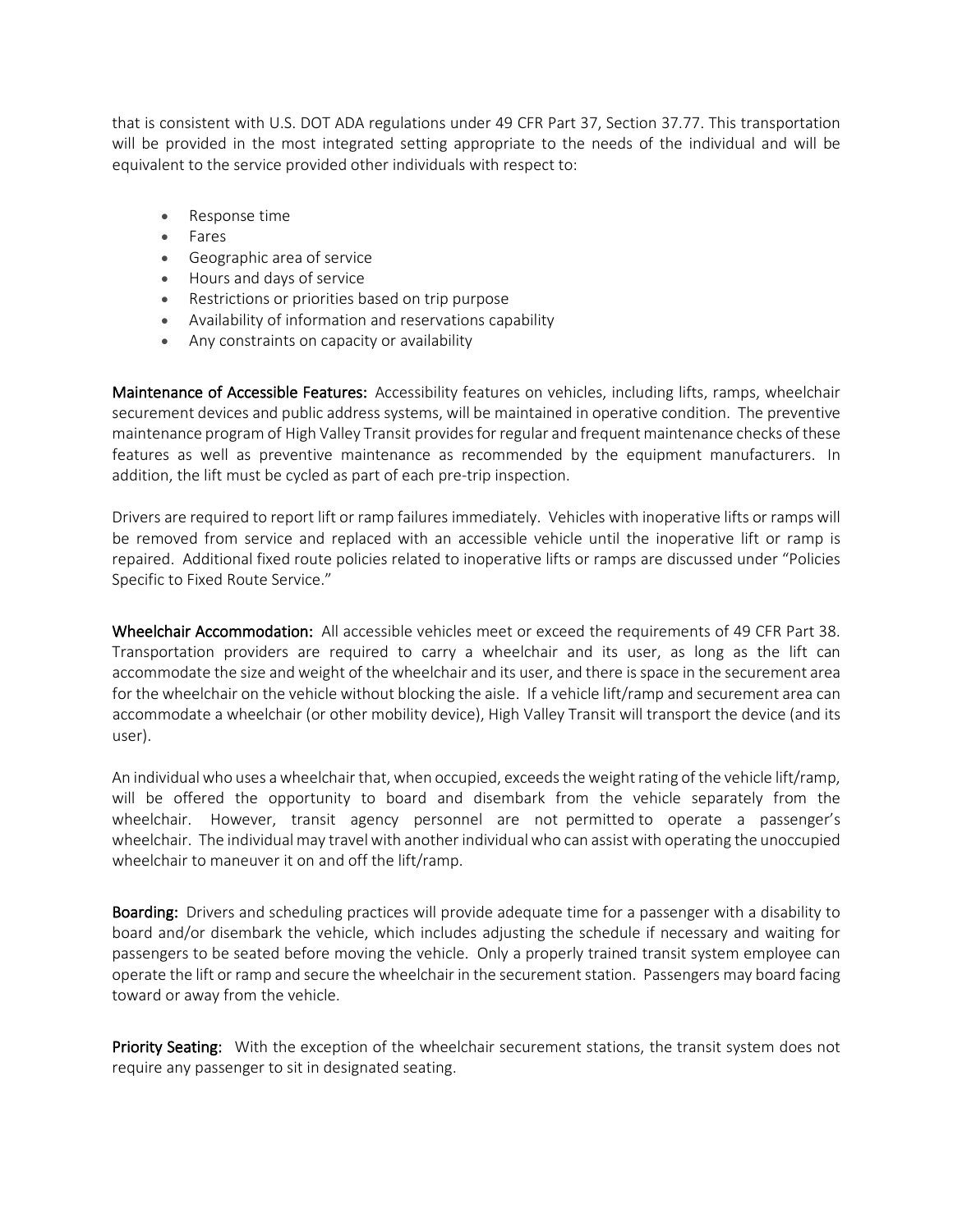Priority seating for seniors and individuals with disabilities is to be designated by permanent signage in each vehicle. In cases where an individual with a disability requests use of priority seating that is currently occupied by another passenger, the driver will ask that passenger to move so as to allow the individual with a disability use of the priority seating. In cases where a wheelchair user requires the use of a securement location, the driver will ask any passenger (including other passengers with disabilities) to vacate the securement location.

Driver Assistance: Drivers will make themselves available for assistance to individuals with disabilities and will assist upon request of the passenger. Drivers will leave their seat to assist a passenger with using the vehicle ramp, lift and/or securement system. Drivers will use the accessibility-related equipment and features on their vehicles as described in these policies.

## Wheelchair Securement:

High Valley Transit does not require that wheelchairs be secured on board the vehicle. However, the driver will secure a passenger's wheelchair if requested by the passenger.

Securement of wheelchairs is the responsibility of the driver. Drivers are trained in the proper operation of all securement equipment based on the equipment manufacturer's specifications. Drivers will listen to and respect riders' instructions on how to secure their equipment. Drivers cannot be expected to be familiar with each and every wheelchair type that may come aboard, and securement attachment points may differ by wheelchair manufacturer. The rider may be in the best position to instruct the driver on how to properly secure their mobility device.

If the securement system is not compatible with the wheelchair the passenger is using, the driver will still make an attempt to safely secure the wheelchair. If the wheelchair cannot be secured because of the wheelchair design, the passenger still has the right to ride in the vehicle.

Drivers must secure wheelchairs in the designated securement area only, even if the passenger wants their mobility device to be secured in a non-designated area. The wheelchair is not allowed to block the aisle.

Seat belts and shoulder harnesses are recommended but not required for passengers riding in their secured wheelchair.

In cases where an individual using a wheelchair attempts to board and requires use of a securement location that is currently occupied by another passenger that is not using a wheelchair, the driver will ask that passenger to allow the individual using a wheelchair to use the securement position.

Use of Lift or Ramp by Individuals with Disabilities Not Using a Mobility Device: The driver will deploy the lift or ramp for an individual with a disability who is not using a mobility device to board or alight the vehicle upon request.

Accommodation of Other Mobility Devices: Mobility devices that are not wheelchairs, but which are primarily designed to for use by individuals with mobility impairments, will be accommodated to the extent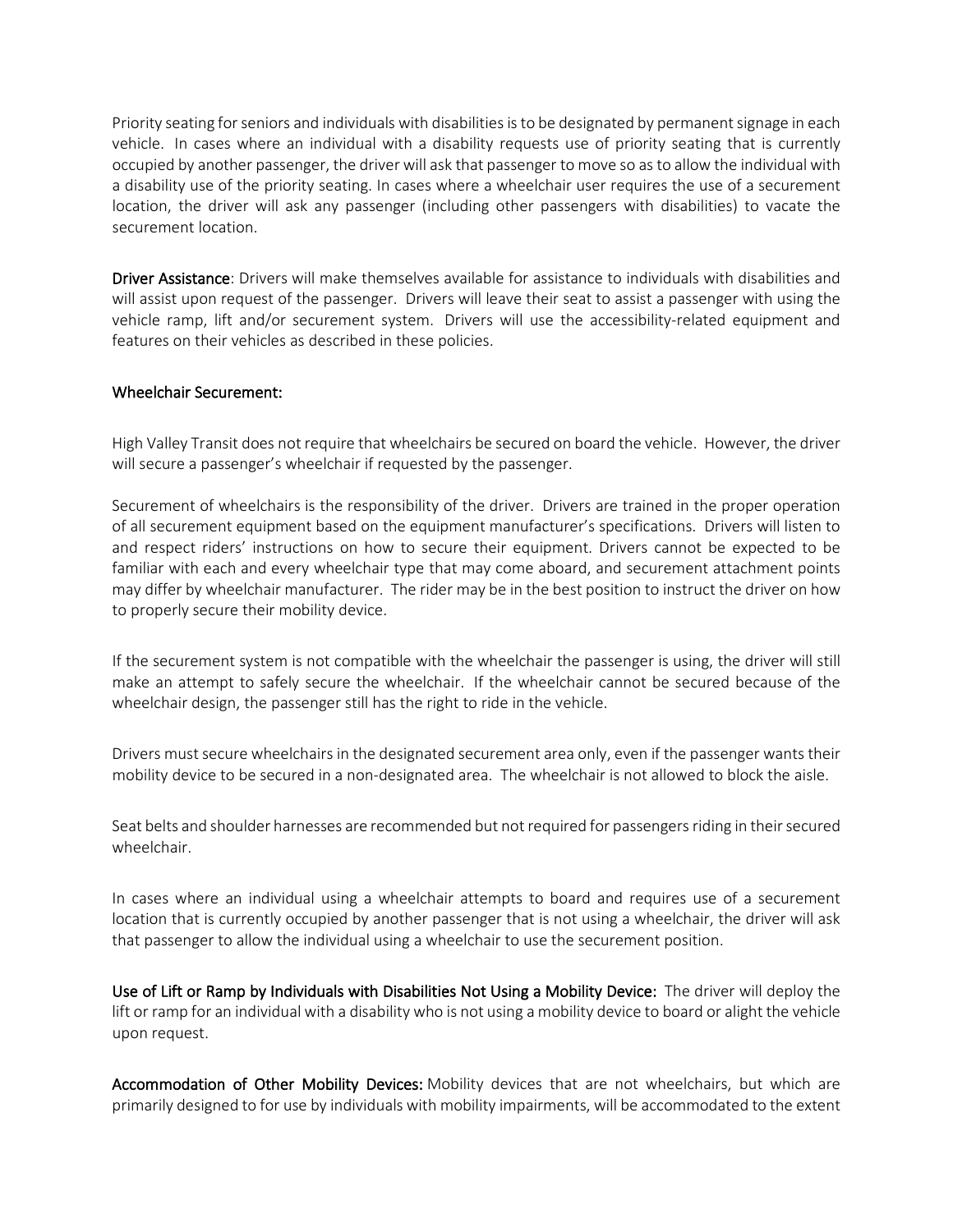that the ADA-compliant lift or ramp and securement areas can safely do so. However, these devices are the responsibility of the individual passenger, and must be secured in a manner that does not interfere with the safe operation of the vehicles and the transport of other passengers.

Transfer to Fixed Seating: All passengers using wheelchairs have an option of transferring to fixed seating once on board the vehicles. Drivers may recommend, but never require, wheelchairs users to transfer to fixed seating. No waivers are allowed to be required.

Accommodation of Portable Oxygen: Individuals are allowed to travel with respirators and portable oxygen supplies on board, consistent with applicable U.S. DOT rules on the transportation of hazardous materials in 49 CFR Subtitle B, Chapter 1, Subchapter C.

Service Animals: In compliance with 49 CFR Part 37, the transit system allows trained service animals to accompany passengers with disabilities. The driver will not ask for proof of the qualifications of the animal, but may ask what tasks the animal has been trained to perform. However, any animal which is not under the passenger's control or which becomes a direct threat to the health or safety of other passengers may be restricted from riding.

Alighting: It is the responsibility of the driver to determine that the location for passenger alighting is safe. For fixed route, the driver will allow a passenger who uses the lift or ramp to alight at any stop, unless the lift or ramp cannot be deployed, will be damaged if deployed, or conditions at the stop would present unsafe conditions for all passengers. Only the driver will unsecure the wheelchair and operate the lift or ramp to return the passenger to the ground level.

Staff Training: All drivers and transit system staff are trained to proficiency in use of accessibility equipment, the operating policies related to each of the service requirements described, and in properly and respectfully assisting and treating individuals with disabilities with sensitivity. Mechanics are also trained to properly maintain lifts and other accessibility equipment.

Rider Information: All printed informational materials are made available in accessible formats upon request, for example, large print for individuals with low vision or audio for blind individuals, as well as accessible electronic formats.

Complaint Procedure: All complaints of discrimination on the basis of disability will be promptly and objectively investigated and forwarded to the Office of the (Summit County) Attorney, c/o Jami Brackin, 60 N. Main, P.O. Box 128, Coalville, UT 84017 and promptly and objectively investigated. High Valley Transit will promptly communicate its response to the complaint allegations, including its reasons for the response, to the complainant. The response will be documented. Corrective or disciplinary action will be taken for behavior prohibited by this policy, up to and including termination of employment. Documentation of each complaint will be kept on file according to the retention schedule adopted by State Archives for local governments, currently five years.

Reasonable Modification of Policy: If a passenger with a disability requires modification of any of High Valley Transit's policies and practices to accommodate their disability to use the service, the passenger may request such a modification by contacting the office of the General Manager. The transit system will work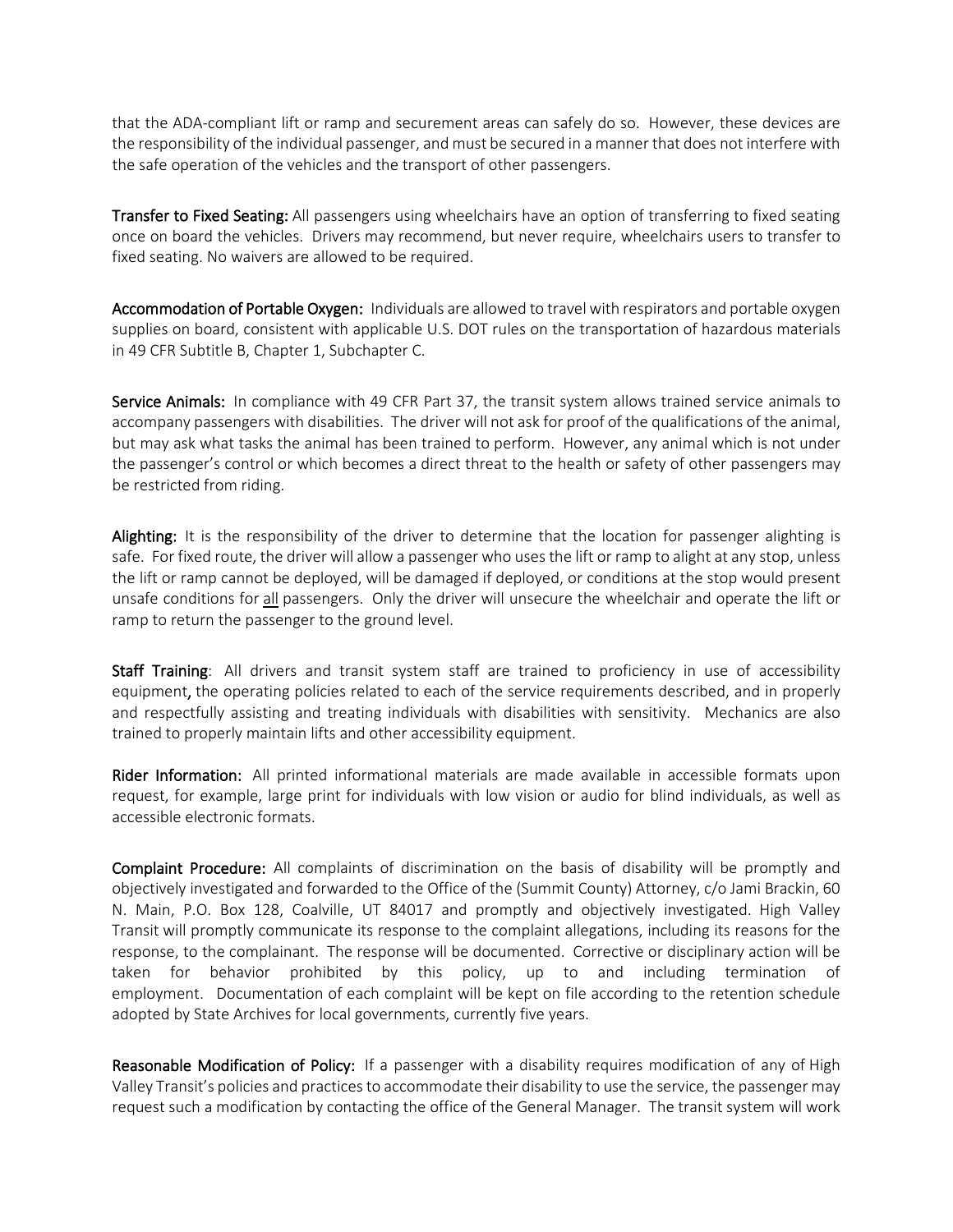with the individual to find an acceptable accommodation solution. Where a request for modification cannot practicably be made and determined in advance operating personnel will make a determination of whether the modification should be provided at the time of the request. Operating personnel may consult with High Valley Transit management before making a determination to grant or deny the request.

Requests for modification of policies and practices may be denied only on one or more of the following grounds:

- Granting the request would fundamentally alter the nature of High Valley Transit's services, programs, or activities;
- Granting the request would create a direct threat to the health or safety of others;
- Without the requested modification, the individual with a disability is able to fully use High Valley Transit's services, programs, or activities for their intended purpose.

In any case in which High Valley Transit denies a request for a reasonable modification, the agency shall take, to the maximum extent possible, other actions(that would notresult in a direct threat or fundamental alteration of service) to ensure that the individual with a disability receives the services or benefit provided by High Valley Transit.

# Guidelines and Procedures for Implementing Policy Specific to Fixed Route Services

Inoperative Lifts and Ramps: Vehicles with inoperative lifts must be taken out of fixed route service assoon as possible (no later than the beginning of the vehicle's next service day) and inoperative equipment will be replaced promptly with an accessible spare vehicle. The inoperative lift will be repaired before the vehicle returns to service. For vehicles equipped with ramps, it may be possible to continue in service as long as the ramp can be and is deployed manually when necessary. If an inoperative ramp cannot be (or is not) deployed manually, the transit agency will apply the policy for a vehicle with an inoperative lift.

If there is no accessible spare vehicle available to take the place of a vehicle with an inoperable lift/ramp on a route, the vehicle with the inoperable lift/ramp may be kept in service for no more than five days. In such cases alternative transportation will be provided to individuals with disabilities who are unable to use the vehicle because its lift/ramp does not work.

Route Identification to Passengers Waiting at Shared Stops: Where vehicles for more than one route serve the same stop, each driver will stop and announce their route to passengers waiting at the stop. These stops have been listed for each route and the lists are provided to drivers during training.

Route Orientation Announcements: Fixed route drivers will announce the following stops to passengers on board the vehicle (using the vehicle's public address system on larger vehicles if such is available): 1) transfer points with other routes, 2) major intersections or destination points, 3) sufficient intervals along a route to orient passengers with visual disabilities to their location, and 4) any stop requested by a passenger with a disability. Stops that fall into the first three categories are listed for each route and provided to drivers during training.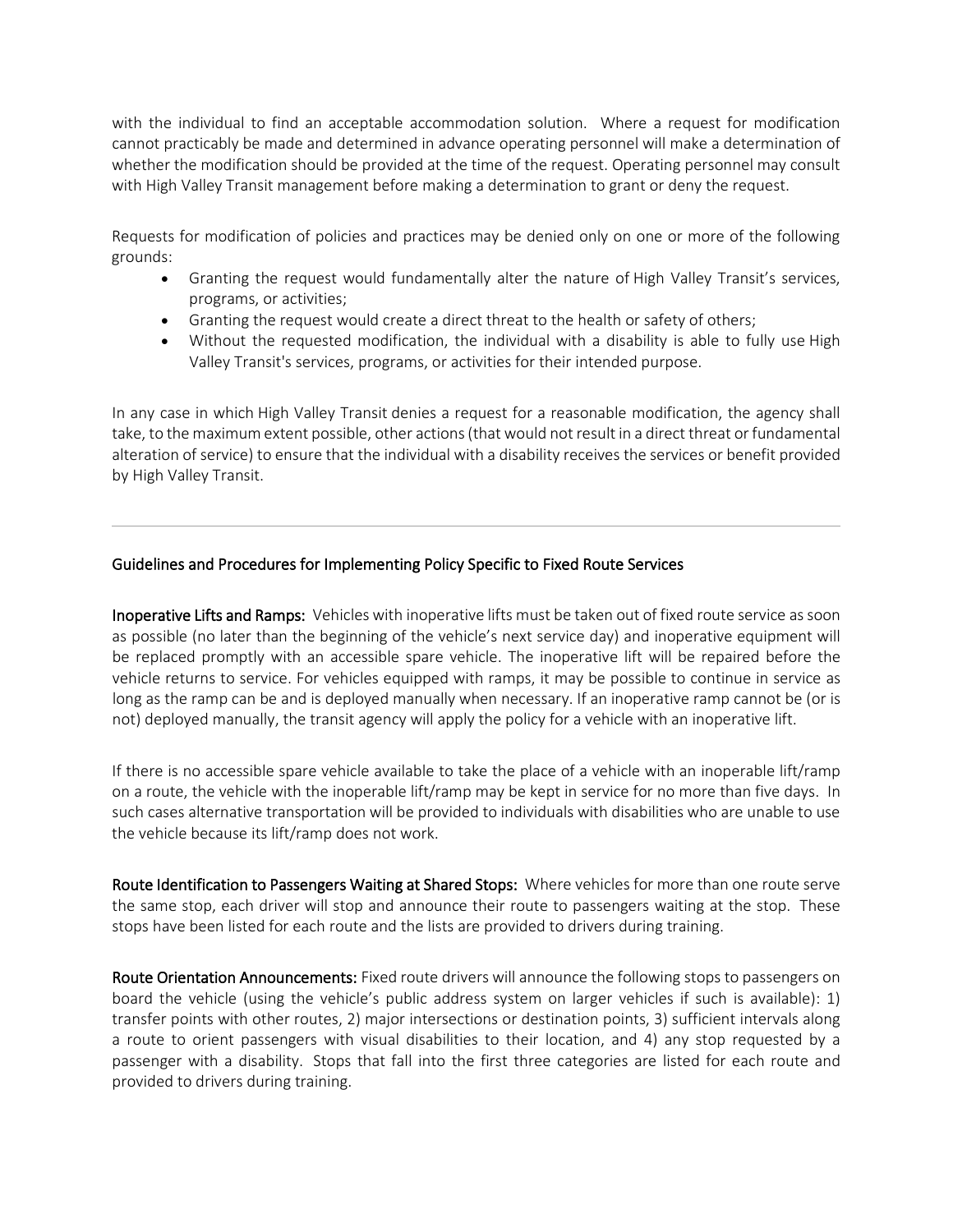Bus Stop Accessibility: When establishing new bus stops, it is the policy of High Valley Transit to select locations that are accessible to riders using mobility devices, to the extent feasible. When installing improvements at existing bus stops, the improvements will be made accessible in accordance with US DOT ADA standards for transportation buildings and facilities. In the event that a particular stop is not accessible, the transit system will provide complementary paratransit to any individual who is unable to use the fixed route system because that stop is inaccessible. If an individual with a disability requests that an existing stop be made accessible, High Valley Transit will work with the jurisdiction that is responsible for the street and sidewalk (if applicable) to include accessibility improvements to the stop within the jurisdiction's ADA transition plan for sidewalks.

ADA Complementary Paratransit: Individuals who are unable to use the fixed route service because of a disability will be provided with complementary paratransit service that is comparable to the fixed route service in service availability and quality. The policies for ADA Complementary Paratransit are provided in the next section.

# Guidelines and Procedures for Implementing Policy Specific to ADA Complementary Paratransit Services

Introduction: High Valley Transit provides ADA complementary paratransit services for individuals whose disabilities prevent them from independently using the fixed route system. Thisis demand response service that is equivalent to the fixed route service in terms of service characteristics as described under 49 CFR Part 37, Subpart F.

Eligibility Determination Process: To be eligible to use the ADA complementary paratransit service, applicants must complete an ADA complementary paratransit eligibility determination process. Eligible individuals will receive documentation of ADA complementary paratransit eligibility, which can be used in other areas.

**Eligibility Criteria:** The certification process strictly limits ADA complementary paratransit eligibility to the regulatory definition of eligibility. Only those persons who meet the regulatory definition will be given documentation indicating that they are "ADA Paratransit Eligible." A person will be considered eligible for ADA complementary paratransit if:

- The individual is unable, as the result of a physical or mental impairment (including a vision impairment), and without assistance of another individual (except the operator of a wheelchair lift/ramp or other boarding assistance device), to board, ride, or disembark from any vehicle on the system which is readily accessible to and usable by individuals with disabilities.
- The individual with a disability is capable of using the system with the assistance of a wheelchair lift/ramp but the route they want to use is not sufficiently ADA accessible for the individual to use it.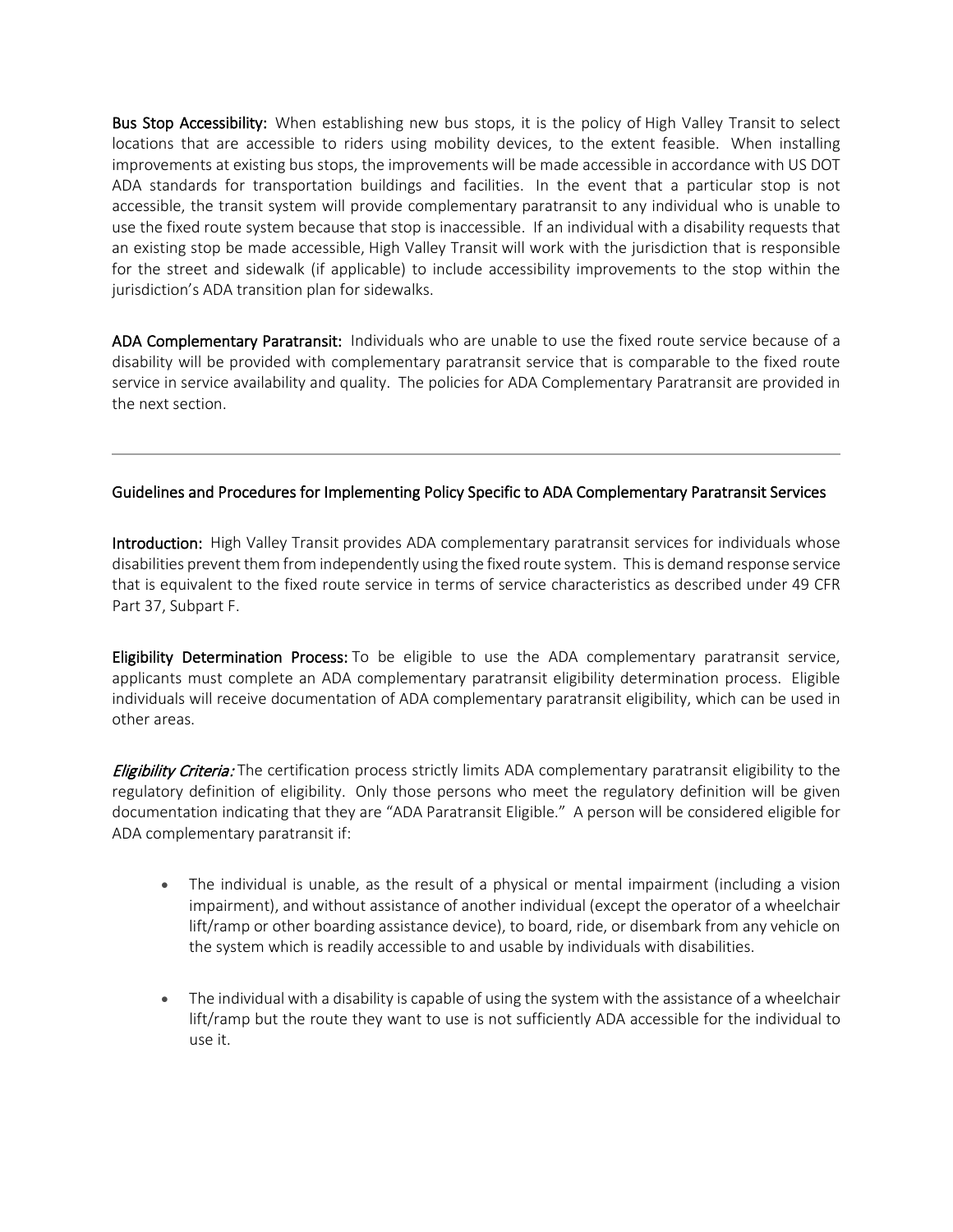• The individual with a disability has a specific impairment-related condition, which prevents such individual from traveling to a fixed route boarding location or from a disembarking location.

Temporary eligibility for ADA complementary paratransit service will be allowed for those with a disability that is only temporary in nature. Temporary eligibility is established during the certification process.

**Application Form:** A copy of the application form used for High Valley Transit ADA complementary paratransit service is provided at the end of this section. Large print, audio, electronic, and other accessible formats are available upon request, as well as in Spanish.

Review Process and Time Frame: Upon receipt of a completed application, High Valley Transit will review the application and determine the individual's eligibility within 21 days of receipt. This responsibility has been assigned to the ADA Coordinator. If a determination is not made within 21 days, the applicant is treated as eligible and will receive service until such time as a determination of eligibility is made.

Notification of Eligibility: Each applicant will be notified in writing by mail of their status within 21 days of submitting a properly completed application. If determined eligible, this letter will serve as temporary eligibility documentation as described below. The proceduresfor using ADA complementary paratransit will also be mailed with this letter in a format useable by the individual (such as large print, audio, or electronic file).

Those persons determined to be ineligible will be provided with specific information as to why their application was rejected and instructions on how they can appeal the decision (described below). This information will also be mailed with this letter in a format useable by the individual.

Documentation: High Valley Transit will provide certified individuals with documentation that can be used as identification for reciprocal eligibility for ADA complementary paratransit service in other areas of the communities in the United States. This documentation will include the following information:

- Name of eligible individual
- Name of certifying transit provider High Valley Transit
- Telephone number of the High Valley Transit ADA Coordinator
- Whether or not the rider requires use of a lift or ramp
- Expiration date
- Any conditions or limitations on eligibility
- Whether person travels with a PCA
- Information on the appeal process if the individual is denied eligibility or has conditions placed on eligibility.

**Term of Eligibility:** Once determined eligible, a person maintains eligibility for three years. Recertification is required every three years. Persons given temporary eligibility remain eligible for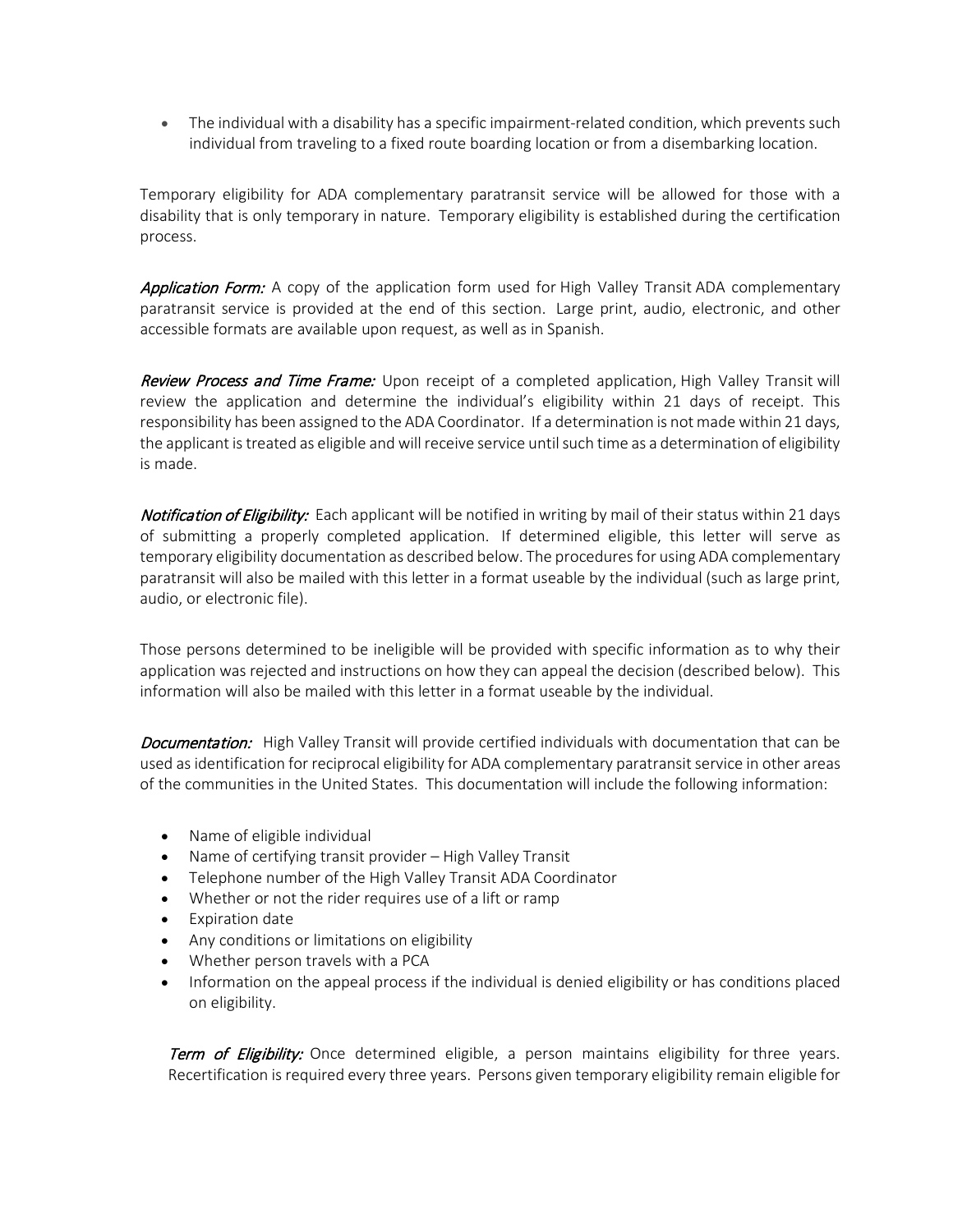the duration of time of the temporary disability, as determined through the certification process and indicated in the documentation that is to be provided to the applicant.

**Appeals Process:** The appeals process will be explained to all applicants who are rejected or permitted only partial (conditional or temporary) service. The applicant has 60 days to file an appeal with High Valley Transit, with the decision to be made by the High Valley Transit Board of Trustees. The notification of intent to appeal may be submitted in person, by telephone, or in writing. Written appeals may not be required, but riders may have that option. The applicant will be afforded an opportunity to be heard and to present information and arguments in person. The Chief Operating Officer has 30 days from the date of the appeal to render a decision concerning the appeal. If a decision is not reached within 30 days, the applicant will be presumed eligible until a decision has been reached. The ADA regulations require that the person who makes a determination on an appeal must not be involved in the initial determination of the individual's eligibility.

ADA Complementary Paratransit Service for Visitors: ADA complementary paratransit eligible individuals visiting from other localities outside of the system's service area will also be served when eligible trips are requested. The visiting individual's local certification will be honored by High Valley Transit. If a visitor does not have ADA complementary paratransit certification from another jurisdiction, but makes a claim of eligibility, that claim will be honored as required by the ADA. However, in such cases, High Valley Transit reserves the right to require proof that the individual is not a local resident, and if the individual has a disability which is not apparent. Service to visitors is limited to 21 days during any 365-day period beginning with the visitor's first use of the service during that period. Visitors who anticipate requiring service for more than 21 days in a 365-day period must apply for eligibility.

Personal Care Attendants: High Valley Transit will provide ADA complementary paratransit service for a personal care attendant (PCA) traveling with the eligible rider. The need to travel with a PCA will be determined by the applicant, and noted as part of the eligibility determination process. It is important to note that the PCA may not directly be needed for transportation, but may be needed at the individual's trip destination (for example, to assist with grocery shopping) and thus need for a PCA will not be limited to those individuals who require assistance in traveling. An individual who is certified as needing a PCA cannot be denied service if they chose to travel without a PCA, and may not be required to travel with the same PCA for every trip.

Service Characteristics and Operating Policies: ADA complementary paratransit is comparable to High Valley Transit's fixed route system (excluding commuter bus routes), based on the following service characteristics and operating policies.

Geographic Service Area: ADA complementary paratransit is provided within a three-quarter mile radius corridor surrounding each fixed route, plus relatively small areas enclosed by fixed routes.

Days and Hours of Service: ADA complementary paratransit is provided within the same days and hours as the fixed route services.

Fares: High Valley Transit is a fare-free system.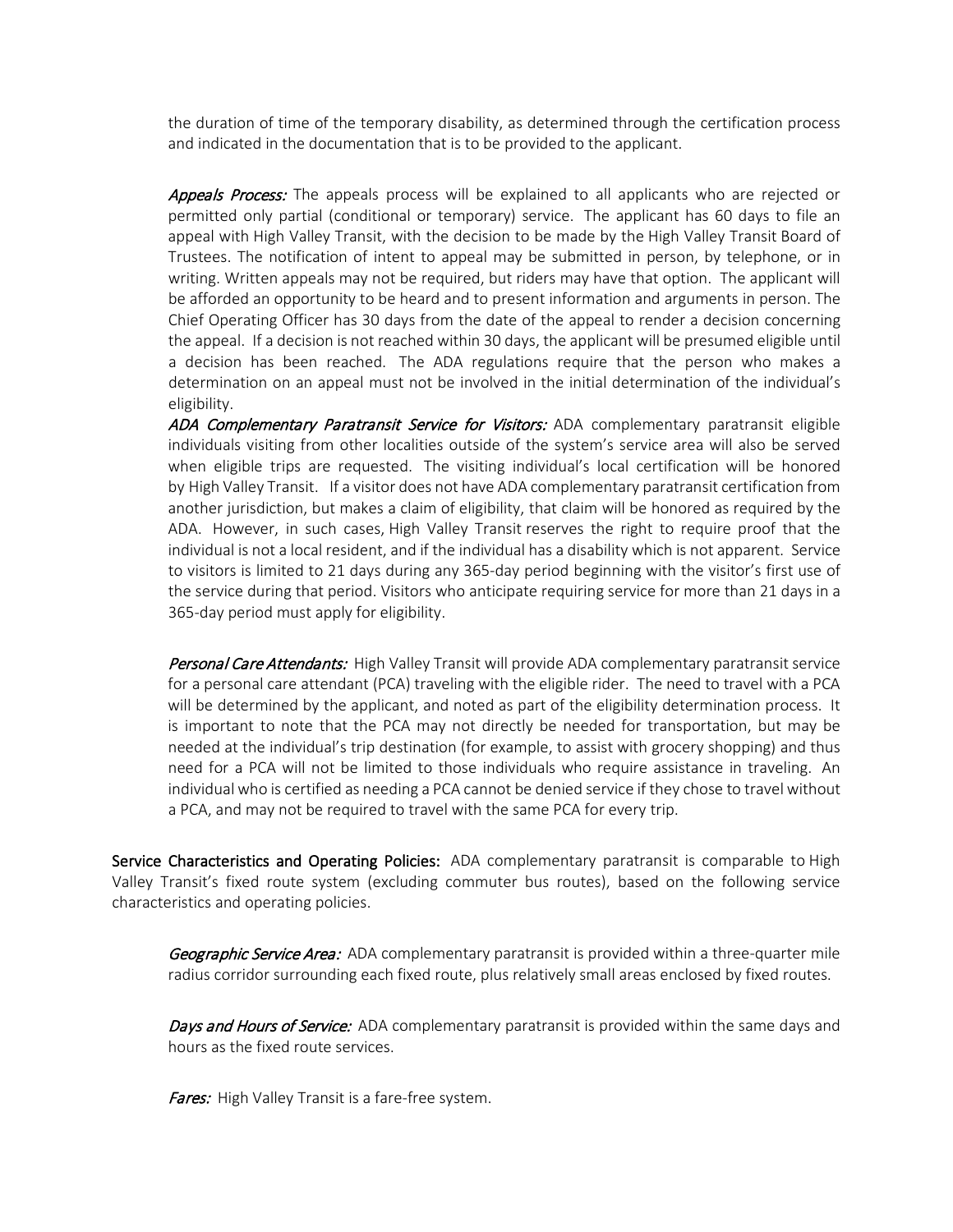If the ADA complementary paratransit-eligible individual travels with a PCA, the PCA will not be charged a fare for ADA complementary paratransit.

**Trip Purpose:** ADA complementary paratransit is provided for trips of any purpose; no priorities are placed on specific types of trips.

**Trip Scheduling and Response Time:** Reservations are accepted for ADA complementary paratransit trip reservations on a next-day basis, until 5 PM on the day before service. Riders may schedule trips by calling the High Valley Transit office seven days a week between 6AM and midnight.

Service Capacity and Scheduling Flexibility: As required, High Valley Transit will provide adequate capacity to meet all demand for eligible ADA complementary paratransit trips. In some cases it may be necessary to negotiate trip times with the rider; however, in no case will any trip be scheduled more than one hour before or after the rider's desired time (that is, a trip requested for 11:00 a.m. may be scheduled as early as 10:00 a.m. or as late as 12:00 noon).

In order to meet the ADA requirement for ensuring adequate capacity, High Valley Transit will monitor the following indicators of capacity to ensure that no patterns or practices of capacity constraints are found:

- On-time performance High Valley Transit measures on-time performance according to vehicles that arrive within a promised 30 minute "window" of time. A vehicle that arrives within this "window" is considered on-time. High Valley Transit will try to ensure that all trips are ontime but because of the realities of operating conditions (e.g., poor weather, road construction), not all trips will be on-time. Should on-time performance fall below 90 percent, actions will be taken to address and improve trip timeliness.
- Trip denials and missed trips –High Valley Transit plans to meet all requests for ADA complementary paratransit service based on expected demand and to avoid any trip denials or missed trips. There may be insignificant numbers of trips denied due to unforeseen conditions. There may also be an insignificant number of missed trips, defined as a trip where the vehicle arriveslate and the rider either is no longer there or declinesthe trip due to lateness, because of the realities of operating conditions. Trip denials and missed trips will be monitored to ensure capacity is adequate.
- Trips with excessive lengths -High Valley Transit monitors travel times on ADA complementary paratransit to ensure comparability to the same or comparable trip if taken on fixed route.

Subscription Trips: As permitted by the ADA regulations), High Valley Transit may provide a portion of its ADA complementary paratransit trips on a subscription basis (also called standing orders). Unlike other ADA complementary paratransit trips, trip priorities and waiting lists for